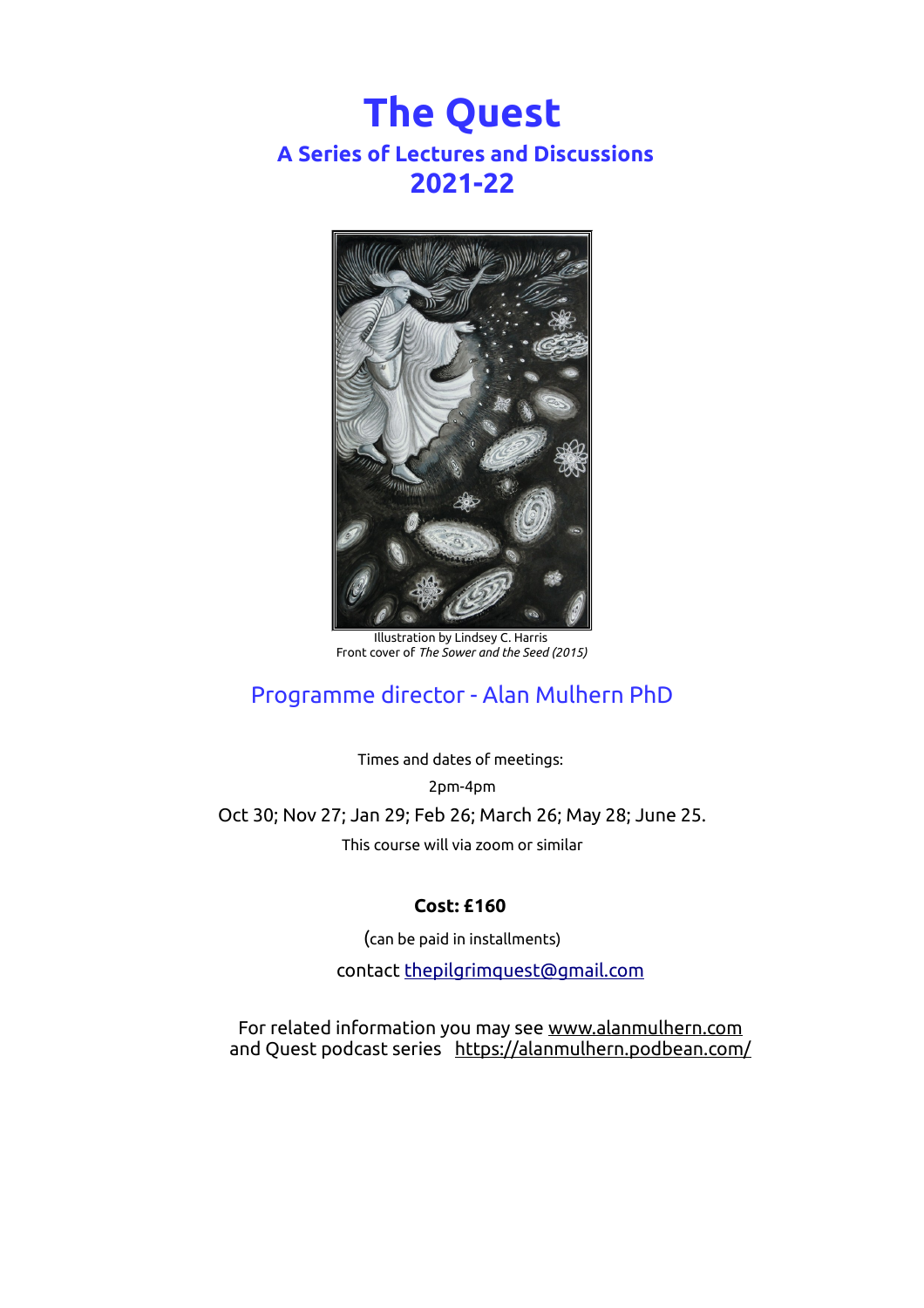### Programme 2020-21

| 1. | <b>Oct 30</b> | The Ten Multidimensional Crises of our Time. Part A.                                                     |
|----|---------------|----------------------------------------------------------------------------------------------------------|
| 2. | <b>Nov 28</b> | The Ten Multidimensional Crises of our Time. Part B.                                                     |
| 3. | Jan 29        | Can Depth Psychology be combined with the Spirit of<br>the Orient?                                       |
| 5. | Feb 26        | In what way can be said that the world that presents<br>itself to our senses and our reason is illusory? |
| 6. |               | March 26 Will democracies survive? Could we be faced with a<br>global totalitarianism?                   |
| 7. | May 28        | What is the emerging alternative view of the Cosmos?                                                     |
| 8. | June 25       | The Human and Planetary Prospect                                                                         |

Our purpose is to help participants articulate their own vision. There will be a selection of the most powerful mystical, political and economic visions that have shaped humanity – as well as new ones required if we are to survive.

A series of lectures will be given once a month by Alan Mulhern. Summaries of key texts, study guidance, suggestions for more reading, commentary on music/paintings, and questions for reflection will be provided.

Summaries of many key books, reading lists, videos and newsletters will be provided the support system is extensive and requires a number of years to study more deeply. To make a reservation or receive more information please contact Alan Mulhern at:  **[thepilgrimquest@gmail.com](mailto:thepilgrimquest@gmail.com)**

Alan Mulhern is a practising Jungian Analyst in London with particular interest in dream analysis, the process of healing, the history of ideas, visionaries across the ages, and the crises of our times. He is author of *Healing Intelligence: The Spirit in Psychotherapy* (Karnac 2013) and *The Sower and the Seed* (Karnac 2015) – the latter is a visionary text and the platform for The Quest Series. He is the podcaster on the current series *The Quest: Vision in an Age of Crisis.* He has a background in philosophy and metaphysics as